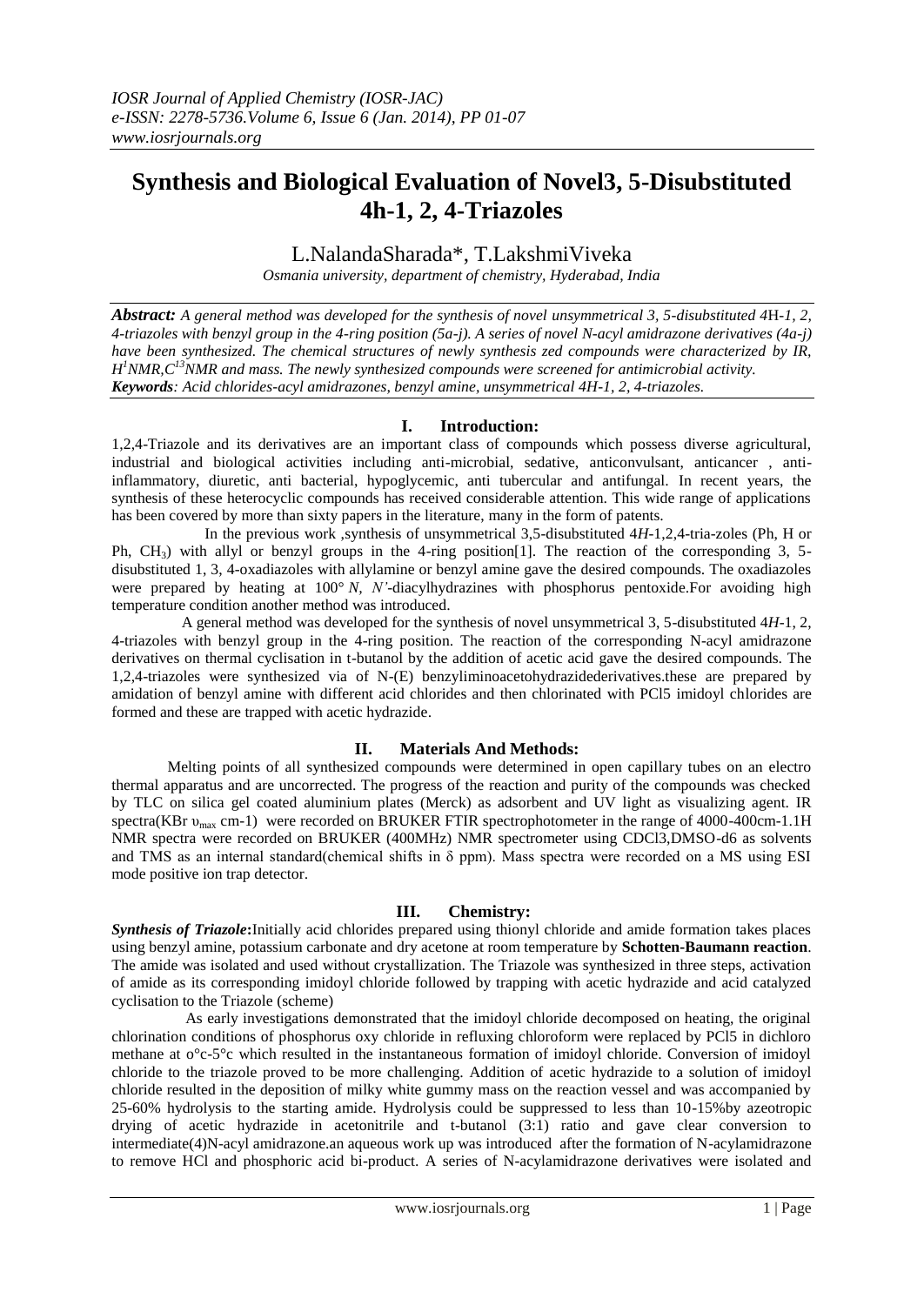crystallized in acetone. Thermal cyclisation of N-acylamidrazone derivatives in t-butanol by the addition of acetic acid gave cleanest conversion of Triazole derivatives. *Scheme 1:*



*Reagents and conditions*:( a) hydrazine hydrate, 75-80°c, 2hrs *Scheme 2:*



*Reagents and conditions*:( a) thionyl chloride, at65-70°c; (b) benzyl amine, acetone, K2CO3,rt;(c)PCl5,DCM,0-5°c;(d)AcNHNH2,t-butanol;(e)aceticacid,t-butanol,80°c.

## **IV. Experimental Section:**

*General*All raw materials, reagents were purchased from AVRA and s.d. fine.chemicals.solventspurchased from commercial suppliers. All reactions were conducted in inert atmosphere. Reactions monitored for completion by TLC.

#### *Synthesis of N-benzyl amide derivatives (2a-j):*

Benzyl amine (5g) diluted in acetone (25ml), charged anhydrous potassium carbonate (2eq) into r.b.f at rt.stirred for 10 mins. Cool to 0-5°c and add acid chloride(1.2eq)at 5°c.after the addition of acid chloride allow the reaction mass to get rt and maintain at rt for overnight stirring. Checked TLC if TLC is ok removed the solvent under vacuum and charged ice water50ml and maintained under stirring for 15 mins. Filter the product and finally washed the product with ether. Suck dry the product .dry the material in hot air oven**.**

#### *Synthesis of N-(E) benzyliminoacetohydrazide (N-acyl amidrazone) derivatives (4a-j):*

Charged PCl5 (1.3eq) and DCM (15ml) into r.b.f at rt. Cool the slurry to get  $0^{\circ}$ c .add amide solution to the PCl5 slurry at 0°c. maintained at rt for 2hrs .again cool the reaction mass to get 0°c .add azotropic acetic hyrazide solution to reaction mass at o°c.maintained at 0°c for 1/2hr.allowed the reaction mass to get rt .left the reaction mass at rt for 15hrs.checked TLC.if TLC is ok .cool to 0°c and charged water (100ml) to reaction mass for removing HCl and phosphoric acid bi-product. Adjust **ph** of reaction mass to get 9.0-9.5 using (10 N) NaOH solution. Separated the two layers and extracted the aqueous layer with DCM (3x25ml).combined the organic layer and washed with brine solution .dried the organic layer with anhy.sodiumsulphate. Filter and concentrated in vacuum. Isolated and crystallized the product in acetone.dry the product and analyzed with all spectral data.

## *Synthesis of N-benzyl-3, 5-disubstituted-4H- 1, 2, 4-triazole derivatives (5a-j):*

The obtained 4a-j material(1.0g)and t-butanol(7ml) and 1ml acetic acid stirred at 80°c until get a clear solution. Checked TLC. If TLC is ok distiiled off the solvent in vacuum and charged water 15ml stirred for 30mins.filter the product and dried the material in hot air oven and analyzed the product .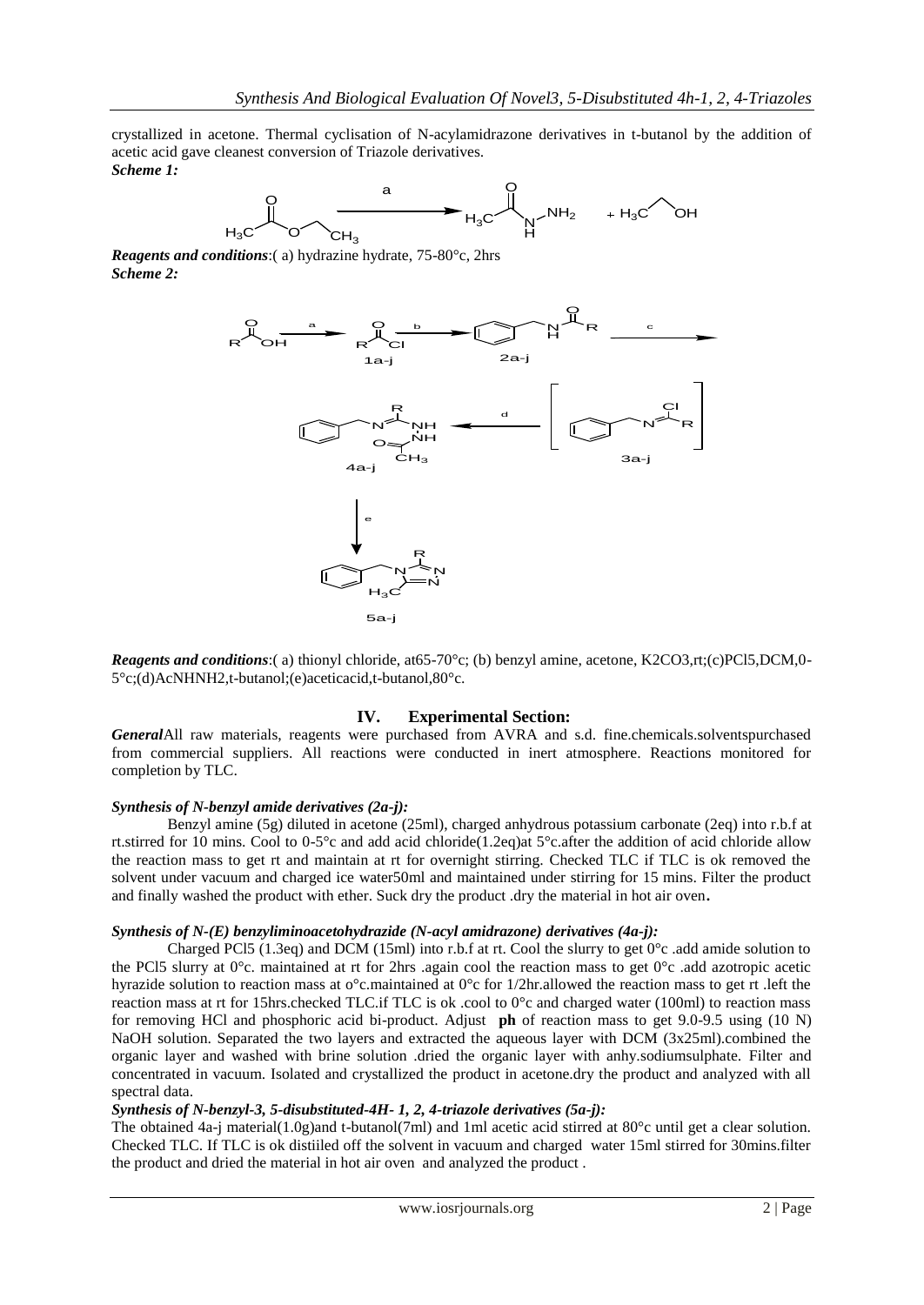| SNO            | Name /code                                     | structure                                | %yield | $MR({}^{\circ}c)$ |
|----------------|------------------------------------------------|------------------------------------------|--------|-------------------|
| 4a             | $N-(E)-1-(benzylimino)-2-$                     | CH <sub>3</sub>                          | 71.2   | Viscous liquid    |
|                | methylpropyl)acetohydrazide                    | $H_3C$                                   |        |                   |
|                |                                                | <b>NH</b><br>N                           |        |                   |
|                |                                                | NH.<br>O <sub>5</sub>                    |        |                   |
|                |                                                | $\dot{\text{CH}}_3$                      |        |                   |
|                |                                                |                                          |        |                   |
| 4b             | $N-(E)-1-$                                     |                                          | 70.3   | 140-144           |
|                | (benzylimino)(phenyl)methyl)acetohydr<br>azide | ٦Н                                       |        |                   |
|                |                                                | ŃН                                       |        |                   |
|                |                                                | $H_3C$                                   |        |                   |
|                |                                                |                                          |        |                   |
|                |                                                |                                          |        |                   |
| 4c             | $N-((E)-1-(benzylimino)(p-$                    | CH <sub>3</sub>                          | 67.5   | 152-158           |
|                | tolyl)methyl)acetohydrazide                    |                                          |        |                   |
|                |                                                |                                          |        |                   |
|                |                                                | <b>NH</b>                                |        |                   |
|                |                                                | $O \rightarrow NH$                       |        |                   |
|                |                                                | CH <sub>3</sub>                          |        |                   |
|                |                                                |                                          |        |                   |
|                |                                                |                                          |        |                   |
| 4d             | N-((E)-1-(benzylimino)(4-methyl-3-nitro        | $\overline{CH}_{3NO_{2}}$                | 68.2   | 164-166           |
|                | phenyl)methyl)acetohydrazide                   |                                          |        |                   |
|                |                                                |                                          |        |                   |
|                |                                                | $O + N + N$                              |        |                   |
| 4e             | $N-(E)-1-(benzylimino)(4-nitro)$               | NO <sub>2</sub>                          | 67.32  | 162-165           |
|                | phenyl)methyl) acetohydrazide                  |                                          |        |                   |
|                |                                                |                                          |        |                   |
|                |                                                |                                          |        |                   |
|                |                                                | NΗ<br>N                                  |        |                   |
|                |                                                | ,ŃH<br>O.                                |        |                   |
|                |                                                | CH <sub>3</sub>                          |        |                   |
|                |                                                |                                          |        |                   |
| 4f             | N-((E)-1-(benzylimino)(4-bromo                 | Br                                       | 65.2   | 125-127           |
|                | phenyl)methyl) acetohydrazide                  |                                          |        |                   |
|                |                                                | <b>NH</b>                                |        |                   |
|                |                                                | $O \rightarrow NH$                       |        |                   |
|                |                                                | $\dot{\text{c}}$ H <sub>3</sub>          |        |                   |
|                |                                                |                                          |        |                   |
|                |                                                |                                          |        |                   |
| 4g             | $N-((E)-1-(benzylimino)-2-p-$                  | $\overline{\text{CH}_3}$                 | 71.7   | -----             |
|                | tolylethyl)methyl) acetohydrazide              |                                          |        |                   |
|                |                                                | <b>NH</b>                                |        |                   |
|                |                                                | $O \Leftrightarrow NH$                   |        |                   |
|                |                                                | CH <sub>3</sub>                          |        |                   |
| 4 <sub>h</sub> | N-((E)-1-(benzylimino)(4,4-difluoro            | F.<br>F                                  | 55.8   | 84-88             |
|                | cyclohexyl)methyl) acetohydrazide              |                                          |        |                   |
|                |                                                | NH                                       |        |                   |
|                |                                                | $\overset{\cdot N}{\circ}_{\leq}$<br>–ŃH |        |                   |
|                |                                                | CH <sub>3</sub>                          |        |                   |
| 4i             | N-((E)-1-(benzylimino)(2-chloro                |                                          | 57.3   | 72-76             |
|                | phenyl)methyl) acetohydrazide                  | СI                                       |        |                   |
|                |                                                | <b>NH</b><br>$O \Rightarrow NH$          |        |                   |
|                |                                                | CH <sub>3</sub>                          |        |                   |
| 4j             | N-((E)-1-(benzylimino)(furan-2-                | O                                        | 68.2   | 156-160           |
|                | yl)methyl) acetohydrazide                      |                                          |        |                   |
|                |                                                | NH                                       |        |                   |
|                |                                                | $O_{\leftarrow}$ NH                      |        |                   |
|                |                                                | CH <sub>3</sub>                          |        |                   |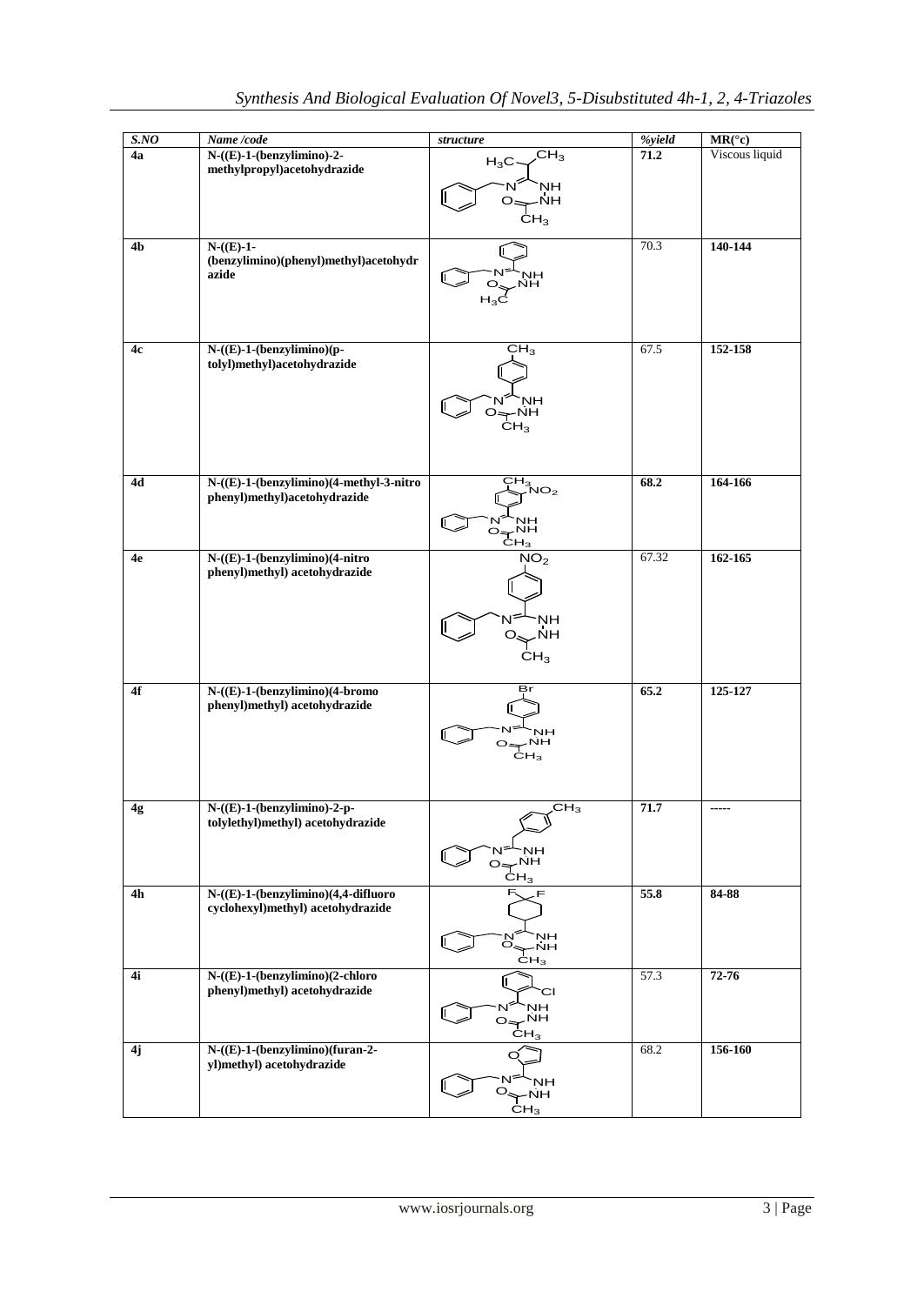| SNO             | Name /code                                                      | structure                 | %yield          | $MR({}^{\circ}c)$     |
|-----------------|-----------------------------------------------------------------|---------------------------|-----------------|-----------------------|
|                 |                                                                 |                           |                 |                       |
| 5a              | 4-benzyl-3-isopropyl-5-methy-<br>4H-1,2,4-triazole              | $H_3C \sim CH_3$          | 90.1            | <b>Viscous liquid</b> |
|                 |                                                                 | =N                        |                 |                       |
|                 |                                                                 | $H_3C$                    |                 |                       |
| <b>5b</b>       | 4-benzyl-3-methyl-5-phenyl-<br>4H-1,2,4-triazole                |                           | 89              | 100-105               |
|                 |                                                                 | 'N                        |                 |                       |
|                 |                                                                 | $H_3C$                    |                 |                       |
| 5c              | 4-benzyl-3-methyl-5-p-tolyl-<br>4H-1,2,4-triazole               | CH <sub>3</sub>           | 90.3            | 113-118               |
|                 |                                                                 |                           |                 |                       |
|                 |                                                                 | ٠N                        |                 |                       |
|                 |                                                                 |                           |                 |                       |
| $\overline{5d}$ | 4-benzyl-3-methyl-5-(4-                                         | $H_3C$<br>CH <sub>3</sub> | $\overline{87}$ | $82 - 85$             |
|                 | methyl-3-nitro phenyl) 4H-<br>1,2,4-triazole                    | NO <sub>2</sub>           |                 |                       |
|                 |                                                                 |                           |                 |                       |
|                 |                                                                 | N<br>'N<br>$H_3C$         |                 |                       |
| 5e              | 4-benzyl-3-methyl-5-(4-nitro                                    | NO <sub>2</sub>           | 92              | 176-181               |
|                 | phenyl)- 4H-1,2,4-triazole                                      |                           |                 |                       |
|                 |                                                                 |                           |                 |                       |
| $5f$            | 4-benzyl-3-(4-bromo phenyl)-                                    | $H_3C$<br>Br              | 93              | 106-108               |
|                 | 5-methyl-4H-1,2,4-triazole                                      |                           |                 |                       |
|                 |                                                                 |                           |                 |                       |
| $5g\,$          | 4-benzyl-3-methyl-5-p-<br>tolylethyl-4H-1,2,4-triazole          | CH <sub>3</sub>           | 88              | 116-118               |
|                 |                                                                 |                           |                 |                       |
|                 |                                                                 | $H_3C$                    |                 |                       |
| <b>5h</b>       | 4-benzyl-3-(4,4-difluoro                                        | F.<br>F                   | 82              | ---                   |
|                 | cyclohexyl)-5-methyl-4H-<br>1,2,4-triazole                      |                           |                 |                       |
|                 |                                                                 | $H_3C$                    |                 |                       |
| 5i              | 4-benzyl-3-(2-chloro<br>phenyl)5-methyl-4H-1,2,4-               |                           | 86.5            | ----                  |
|                 | triazole                                                        | СI<br>Ń                   |                 |                       |
|                 |                                                                 | ≻N<br>$H_3C$              |                 |                       |
| 5j              | $4\text{-}benzyl-3-(furan-2-yl)-5-$<br>methyl-4H-1,2,4-triazole | O                         | 88.3            | 158-160               |
|                 |                                                                 | $H_3C$                    |                 |                       |

Table-2: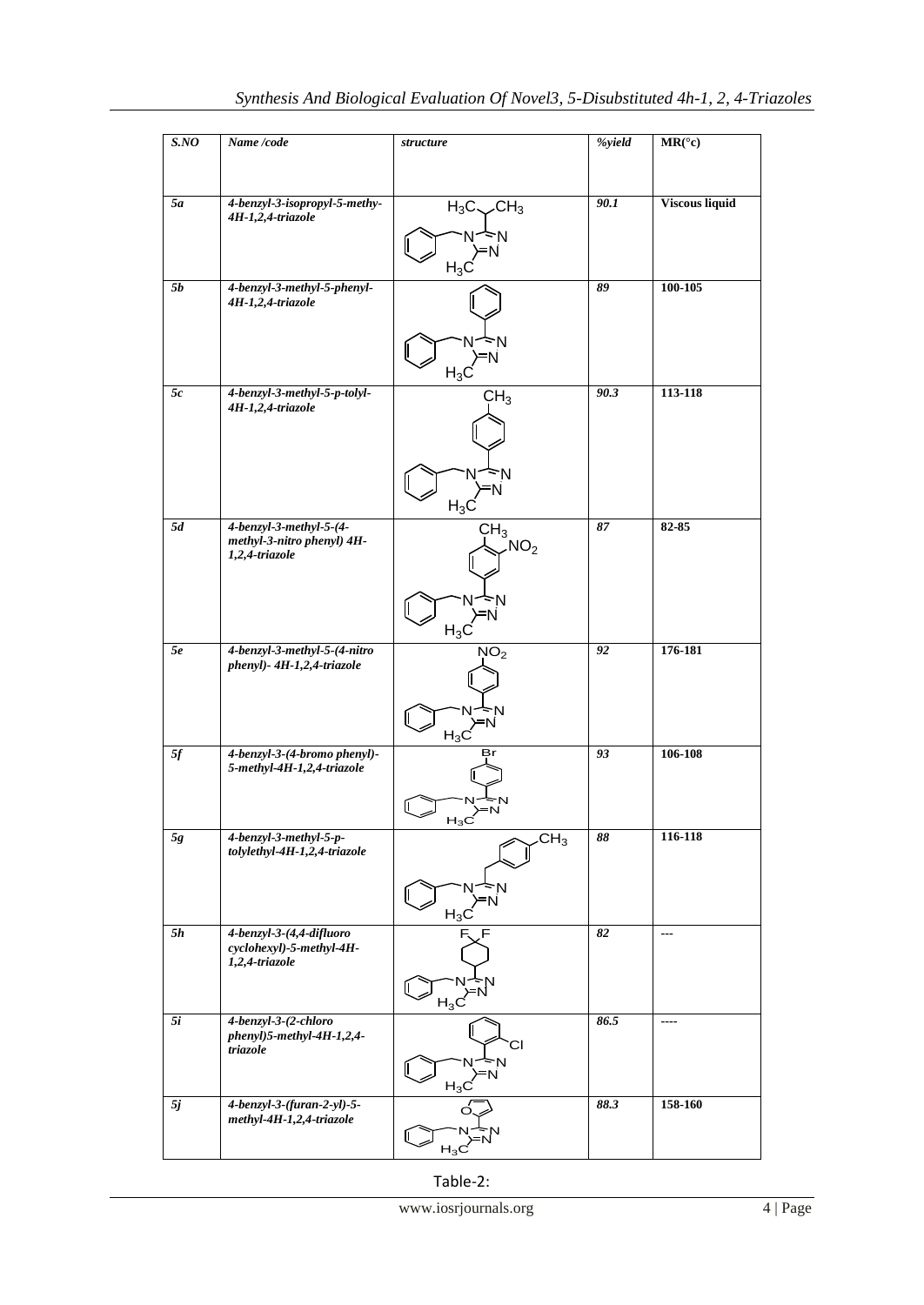|    | <b>Spectral Data:</b><br>V.                                                                                                                                                                                                      |  |  |  |  |
|----|----------------------------------------------------------------------------------------------------------------------------------------------------------------------------------------------------------------------------------|--|--|--|--|
| 1. | 4-benzyl-3-isopropyl-5-methy-4H-1,2,4-triazole(5a):H <sup>1</sup> NMR(CDCl3)400MHz:7.35-6.94(5H,m,Ar-                                                                                                                            |  |  |  |  |
|    | $H$ ), 5.06(2H, s, -CH2), 2.93-2.83(1H, m, -CH), 2.32(3H, s, -CH3), 1.33-1.31(6H, d, 2xCH3)                                                                                                                                      |  |  |  |  |
|    | $C^{13}NMR$ (CDCl3)400MHz: 159.06(-C=N), 151.03(-C=N), 134.5, 128.7, 127.8, 125.3(4c, benzene), 45.9(-                                                                                                                           |  |  |  |  |
|    | $CH2-N$ , 28.2( $-CH$ ), 21.0( $-2xCH3$ ), 10.48( $-CH3$ ).<br>$IR(Cm^{-1})$ :2972(-assy-C-H-stre),3033,3064(-C=C-H-stre),1534.9,1516.4(C=C,-C=N-stre)                                                                           |  |  |  |  |
|    | Mass: $216.27(M+1)$ , $217.27(M+2)$                                                                                                                                                                                              |  |  |  |  |
| 2. | 4-benzyl-3-methyl-5-phenyl-4H-1,2,4-triazole(5b):                                                                                                                                                                                |  |  |  |  |
|    | H <sup>1</sup> NMR(CDCl3)400MHz:7.55-6.94(10H,m,Ar-H),5.18(2H,s,-CH2), 2.42(3H,s,-CH3)                                                                                                                                           |  |  |  |  |
|    | $C^{13}NMR$ (CDCl3)400MHz: 154.78 (-C=N), 152.44(-C=N attached to benzene ring), 134.5, 130.03,                                                                                                                                  |  |  |  |  |
|    | 129.02, 128.7, 128.4, 128.01, 126.4, 125.4(8c, benzene), 47.1(-CH2-N), 10.65(-CH3).                                                                                                                                              |  |  |  |  |
|    | $IR(Cm^{-1})$ :2961(-assy-C-H-stre),3025,3069(-C=C-H-stre),1578.1,1530.0(-C=C,-C=N-stre)                                                                                                                                         |  |  |  |  |
|    | <b>Mass:</b> $250(m+1)$                                                                                                                                                                                                          |  |  |  |  |
| 3. | 4-benzyl-3-methyl-5-phenyl-4H-1,2,4-triazole(5c):                                                                                                                                                                                |  |  |  |  |
|    | $H^1NMR(CDCI3)400MHz$ : 7.43-6.97(9H, m, Ar-H), 5.15(2H, s, -CH2), 2.38(3H, s, -CH3), 2.09(-CH3-attached                                                                                                                         |  |  |  |  |
|    | to benzene ring)<br>$C^{13}NMR$ (CDCl3)400MHz: 154.78 (-C=N), 152.44(-C=N attached to benzene ring), 134.5, 130.03,                                                                                                              |  |  |  |  |
|    | 129.02, 128.7, 128.4, 128.01, 126.4, 125.4(8c, benzene), 47.1(-CH2-N), 10.65(-CH3).                                                                                                                                              |  |  |  |  |
|    | $IR(Cm^{-1})$ :2961(-assy-C-H-stre),3025,3069(-C=C-H-stre),1543.5,1525.6(-C=C,-C=N-stre)                                                                                                                                         |  |  |  |  |
|    | <b>Mass:</b> $264.5(m+1)$                                                                                                                                                                                                        |  |  |  |  |
| 4. | 4-benzyl-3-methyl-5-(4-methyl-3-nitro phenyl) 4H-1,2,4-triazole(5d):                                                                                                                                                             |  |  |  |  |
|    | $H^1NMR(CDC13)400MHz$ : 8.11-6.97(8H,m,Ar-H),5.19(2H,s,CH2),2.62(3H,s,-CH3),2.45(3H,s,-                                                                                                                                          |  |  |  |  |
|    | CH3 attached to benzene ring)                                                                                                                                                                                                    |  |  |  |  |
|    | C <sup>13</sup> NMR (CDCl3)400MHz: 153.07(-C=N), 152.7(-C=N attached to benzene ring), 149.0, 135.1, 134.33,<br>133.3, 132.4, 129.2, 128.3, 126.3, 125.3, 124.3(10 <sub>C</sub> , benzene), 47.3(-CH2-N), 20.14(-CH3 attached to |  |  |  |  |
|    | benzene ring), $10.8(-CH3)$ .                                                                                                                                                                                                    |  |  |  |  |
|    | $IR(Cm^{-1})$ :2930(-assy-C-H-stre),2999.15 (-C=C-H-stre),1543.89,1525.25(C=C,-C=N-stre)                                                                                                                                         |  |  |  |  |
|    | Mass: $309.3(m+1)$                                                                                                                                                                                                               |  |  |  |  |
| 5. | 4-benzyl-3-methyl-5-(4-nitro phenyl)- 4H-1,2,4-triazole(5e):                                                                                                                                                                     |  |  |  |  |
|    | $H^1NMR(CDCI3)400MHz$ : 8.28-6.97(9H, m, Ar-H ), 5.21(2H, s, CH2), 2.45(3H, s, -CH3)                                                                                                                                             |  |  |  |  |
|    | $C^{13}NMR$ (CDCl3)400MHz: 153.07(-C=N), 153.17(-C=N attached to benzene ring), 148.5, 134.2, 133.3,                                                                                                                             |  |  |  |  |
|    | 129.5, 129.3, 128.5, 125.38, 124.07(8c, benzene), 47.5(-CH2-N), 11.01(-CH3).<br>$IR(Cm^{-1})$ :2927.5(-assy-C-H-stre),3093.9 (-C=C-H-stre),1567.59,1524.7(-C=C,-C=N-stre)                                                        |  |  |  |  |
|    | <b>Mass:</b> 294.3 $(m/z)$                                                                                                                                                                                                       |  |  |  |  |
| 6. | 4-benzyl-3-(4-bromo phenyl)-5-methyl-4H-1,2,4-triazole(5f):                                                                                                                                                                      |  |  |  |  |
|    | H <sup>1</sup> NMR (CDCl3)400MHz: 7.69-6.96(9H,m,Ar-H),5.14(2H, s,-CH2), 2.39(3H,s,-CH3)                                                                                                                                         |  |  |  |  |
|    | C <sup>13</sup> NMR (CDCl3)400MHz: 154.1 (-C=N), 152.7(-C=N attached to benzene ring), 134.7, 132,130.06,                                                                                                                        |  |  |  |  |
|    | 129.3, 128.01, 126.1, 125.4, 124.5(8c, benzene), 47.1(-CH2-N), 10.65(-CH3).                                                                                                                                                      |  |  |  |  |
|    | $IR(Cm-1):2978.7(-assy-C-H-step.)3029,3080(-C=C-H-step.)1592.59,1531.5(-C=C, -C=N-stre)$                                                                                                                                         |  |  |  |  |
| 7. | 4-benzyl-3-methyl-5-p-tolylethyl-4H-1,2,4-triazoel(5g):<br>$H^1NMR(CDC13)400MHz$ : 7.30-6.82(9H,m,Ar-H),4.83(2H,s,-CH2),<br>$4.03(2H,s,-CH2)2.31(3H,s,-$                                                                         |  |  |  |  |
|    | CH3),2.30(-CH3-attached to benzene ring)                                                                                                                                                                                         |  |  |  |  |
|    | $C^{13}NMR$<br>(CDCl3)400MHz:<br>$153.59(-C=N)$ ,<br>$152.1(-C=N$<br>attached<br>benzene<br>to<br>ring),                                                                                                                         |  |  |  |  |
|    | 136.7, 134.4, 132.2, 129.4, 129.0, 128.2, 128.0, 125.8(8c,<br>benzene), $46.5(-CH2-N), 31.3(p-tolyl-CH2), 20.91(-$                                                                                                               |  |  |  |  |
|    | CH3 attached to benzene)10.92(-CH3).                                                                                                                                                                                             |  |  |  |  |
|    | $IR(Cm^{-1})$ :2951.3(-assy-C-H-stre),3027,3087(-C=C-H-stre),1535.8,1516.4(-C=C,-C=N-stre)                                                                                                                                       |  |  |  |  |
|    | Mass: $278.4(m+1)$                                                                                                                                                                                                               |  |  |  |  |
| 8. | 4-benzyl-3-(4,4-difluoro cyclohexyl)-5-methyl-4H-1,2,4-triazole(5h):                                                                                                                                                             |  |  |  |  |
|    | H <sup>1</sup> NMR(CDCl3)400MHz:7.35-7.25(5H,m,Ar-H),4.45(2H.S,-CH2),2.35(3H,S.-CH3),2.2-1.69<br>(-9H, m.cyclohexyl ring protons)                                                                                                |  |  |  |  |
|    | $IR(Cm^{-1})$ :3033(Aromatic-C-Hsrte),2945.6(aliphatic-C-H-stre),1637,1529(-C=C-,-C=N-)                                                                                                                                          |  |  |  |  |
| 9. | 4-benzyl-3-(2-chloro phenyl)5-methyl-4H-1,2,4-triazole(5i):                                                                                                                                                                      |  |  |  |  |
|    | $H^1NMR(CDC13)400MHz$ : 7.55-6.94(10H,m,Ar-H),5.18(2H,s,-CH2), 2.42(3H,s,-CH3)                                                                                                                                                   |  |  |  |  |
|    | $C^{13}NMR$ (CDCl3)400MHz: 154.78 (-C=N), 152.44(-C=N attached to benzene ring), 134.5, 130.03,                                                                                                                                  |  |  |  |  |
|    | 129.02, 128.7, 128.4, 128.01, 126.4, 125.4(8c, benzene), 47.1(-CH2-N), 10.65(-CH3).                                                                                                                                              |  |  |  |  |
|    | $IR(Cm^{-1}):2961(-assy-C-H-stre),3025,3069(-C=C-H-stre),1578.1,1530.0(-C=C, -C=N-stre)$                                                                                                                                         |  |  |  |  |
|    | 10. 4-benzyl-3-(furan-2-yl)-5-methyl-4H-1,2,4-triazole(5j):<br>$H^1NMR(CDC13)400MHz$ : 7.51-6.52(8H, m, Ar-H), 5.40(2H, s, -CH2), 2.41(3H, s, -CH3)                                                                              |  |  |  |  |
|    |                                                                                                                                                                                                                                  |  |  |  |  |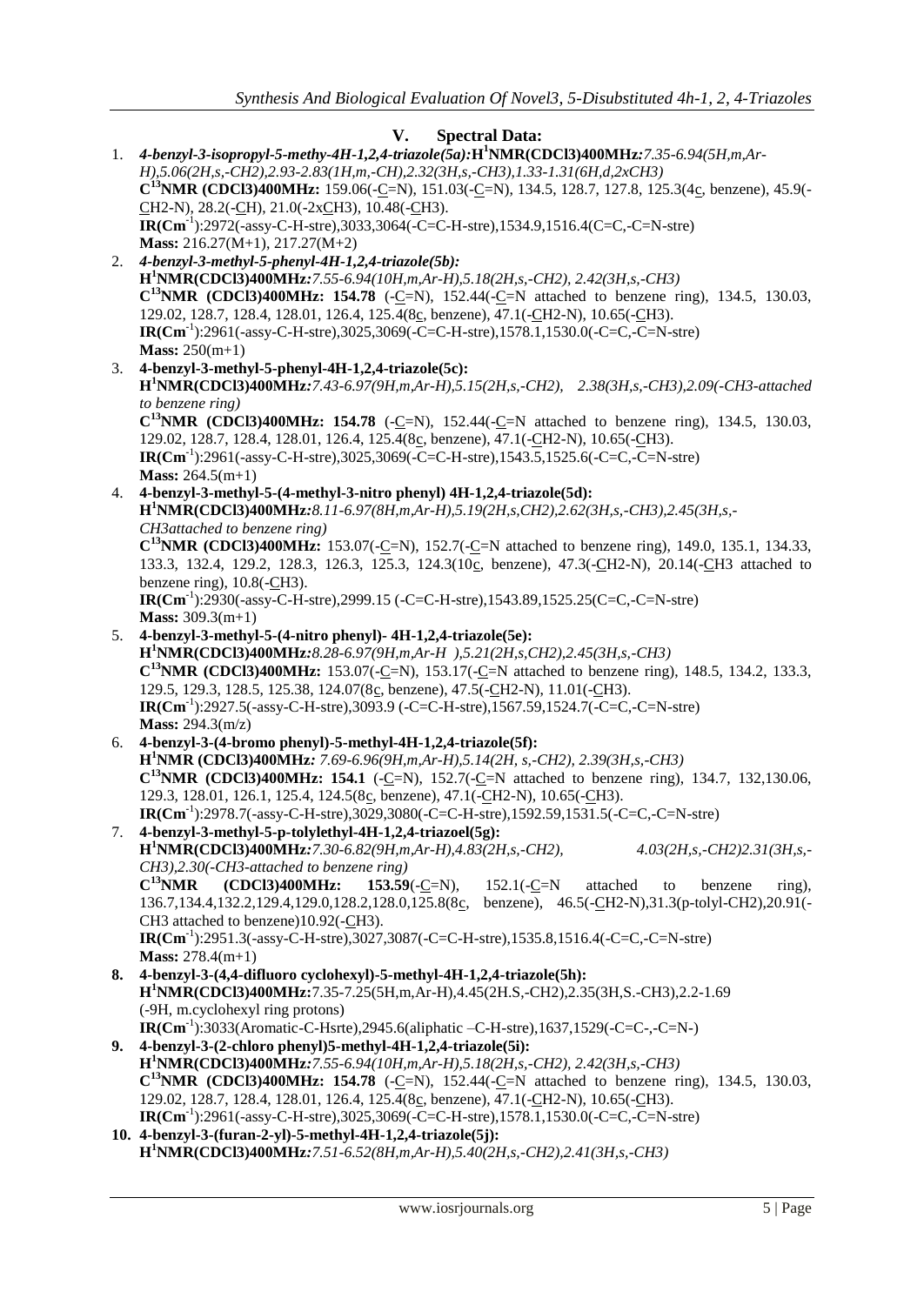**C<sup>13</sup>NMR(CDCl3)400MHz:152.27(-C=N),146.89(-C=N** attached to to

furan,143.6,142.15,111.62,111.5(furancarbons)134.78,128.9,128.0,125.96, (4c, benzene), 47.59(-CH2-N), 10.72(-CH3).

**IR(Cm-**<sup>1</sup> ):2961.55(-assy-C-H-stre),3142,3098.83(-C=C-H stre),1576,1530.49(C=C,-C=N-stre)

#### **VI. Antimicrobial Activity:**

All the synthesized compounds  $5(a-i)$  were further evaluated for antibacterial activity against bacteria *Staphylococcus aureus***,** *Bacillus cereus***,** *Pseudomonas aeruginosa***,** *Escherichia Coli following* Agar disc diffusion method. All the test and standard concentrations were prepared in **DMSO**. Gentamicin was taken as standard drug. Sterile filter paper discs were impregnated in sample or standard solutions. They were then carefully placed aseptically with a forceps on the surface of the Mueller-Hinton (MH) agar plates that were pre-inoculated with the 24 hr culture of bacteria and 0.1 ml spore suspension  $(1 \times 10^5$ the 24 hr culture of bacteria and 0.1 ml spore suspension  $(1 \times 10^5$ spores/ml). The control antibiotics disc containing **Gentamicinicin(40µg/ml)** was placed on each of the inoculated plates of nutrient agar. The plates were left on the bench undisturbedfor few minutes, after which the bacterial culture plates were incubated at 37° C for 24 h. The external diameters of visible zones of growth inhibition were measured after incubation

*Statistical analysis:* Data collected in the study are expressed as the mean  $\pm$  standard error of mean (S.E.M.) and the statistical analysis was carried out by using one-way analysis of variance (ANOVA) method. P value of less than 0.05 was considered to be statistically significant. All groups were compared with dimethyl sulfoxide treated control group.

#### **VII. Results And Discussion:**

The anti bacterial activity results of 3,5-disubstituted 4H-1,2,4-triazoles in table 3. 5h, 5i, 5j exhibited good anti bacterial activity against all the tested bacterial strains than the other compounds of the series. Although the antibacterial activities of tested compounds are not comparable with the standard drug Gentamicin but they exhibited moderate to potent activity at high concentrations. 5b, 5c, 5d, 5e compounds show weakly active. The compounds 5a and 5g compounds show moderately active in all the bacterial strains.

#### *Conclusion:*

From the above investigation it could be concluded that the compounds 5h,5i,5j exhibited good antibacterial activity and compounds 5a and 5g exhibited moderatractivity.therefore these compounds considered as a new lead molecules for the development of newer class of antibacterial activity.

#### **Acknowledgement:**

The authors are thankful to Dr.Y.Rambabu,Scientist-F,Flouro Organics Department,IICT,Hyderabad for the encouragement and for providing spectral data. Authors also thankful to K.Ramanjaneyulu, Deprtment of pharmacy,Visper, Vishnupur, Narsapur, Medak (Dist) for providing antibacterial activity and my sincere thanks to my friend Ch.Manikumar for supporting me to the entire work.

*Antibacterial activity of synthesized compounds*

| Compound                                                                                                            | Diameter of zone of inhibition(mm) Mean $\pm$ SD |                 |                |                |  |  |
|---------------------------------------------------------------------------------------------------------------------|--------------------------------------------------|-----------------|----------------|----------------|--|--|
| $1000 \mu g$                                                                                                        | <b>Staphylococcus</b><br><b>Aureus</b>           | <b>B.Cereus</b> | E-Coli         | P.Aerugenosa   |  |  |
| 5a                                                                                                                  | $22 \pm 0.44$                                    | $21 \pm 0.14$   | $20 \pm 1.3$   | $20+1.1$       |  |  |
| 5b                                                                                                                  | $17 + 1.8$                                       | $18 + 1.2$      | $13 + 1.1$     | $10\pm0.9$     |  |  |
| 5с                                                                                                                  | $18 + 1.3$                                       | $17 + 1.5$      | $18.5 \pm 1.1$ | $20 \pm 0.9$   |  |  |
| 5d                                                                                                                  | $19 + 1.5$                                       | $21.2 \pm 0.9$  | $17.3 \pm 1.5$ | $14.5 \pm 1.1$ |  |  |
| 5e                                                                                                                  | $16.2 \pm 1.1$                                   | $14 \pm 0.9$    | $15 \pm 0.25$  | $17 + 0.8$     |  |  |
| 5f                                                                                                                  | $23 \pm 0.5$                                     | $21 \pm 0.7$    | $18 + 0.8$     | $14\pm0.9$     |  |  |
| 5g                                                                                                                  | $20 \pm 0.5$                                     | $21.5 \pm 1.1$  | $21.2 \pm 1.3$ | $19.7 \pm 0.7$ |  |  |
| 5h                                                                                                                  | $24 \pm 1.1$                                     | $22.3 \pm 0.4$  | $20.2 \pm 1.3$ | $21.5 \pm 1.2$ |  |  |
| 5i                                                                                                                  | $27 + 0.5$                                       | $25.3 \pm 0.9$  | $24.1 \pm 0.7$ | $20.3 \pm 0.9$ |  |  |
| 5j                                                                                                                  | $24.5 \pm 0.8$                                   | $22 \pm 0.3$    | $20.5 \pm 0.4$ | $21.2 \pm 1.3$ |  |  |
| Gentamicin<br>$40 \mu g/ml$                                                                                         | $33.4 \pm 1.07$                                  | $35 + 1.5$      | $27.2 \pm 1.1$ | $36.6 \pm 1.8$ |  |  |
| Values are expressed as mean + SEM AND analyzed by one way analysis of variance(ANOVA) followed by Dunnet's<br>test |                                                  |                 |                |                |  |  |